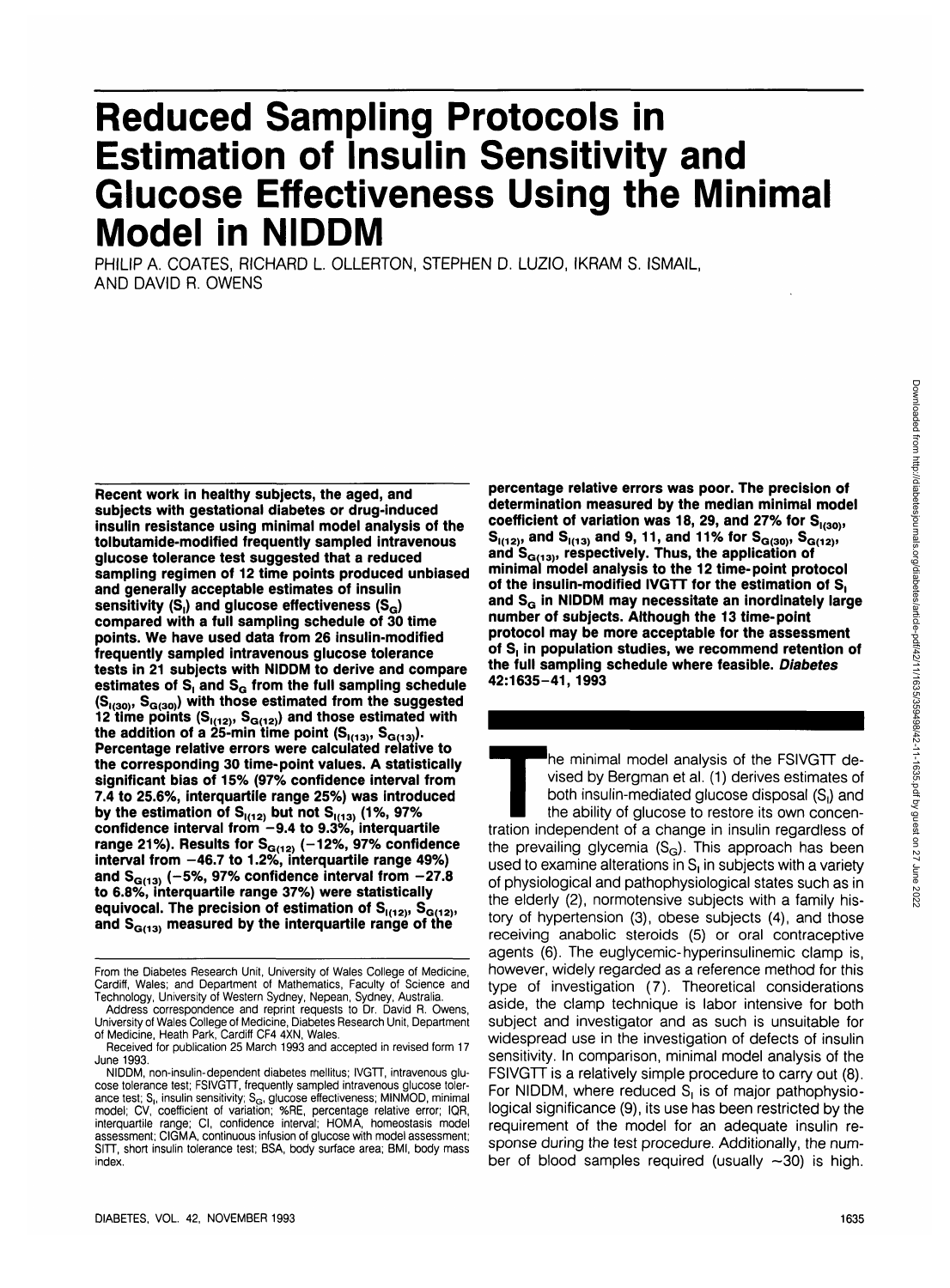### REDUCED SAMPLING PROTOCOLS FOR S, AND So

| TABLE 1<br>Subject characteristics at initial FSIVGTT |                              |  |  |  |  |
|-------------------------------------------------------|------------------------------|--|--|--|--|
| M/F Age (yr)                                          | $56.4 \pm 8.8$ (39-74)       |  |  |  |  |
| $HbA_1$ (%)                                           | $10.4 \pm 2.28(7.1 - 14.0)$  |  |  |  |  |
| BMI $(kg/m2)$                                         | $28.38 \pm 3.75$ (21.8-34.4) |  |  |  |  |
| Fasting plasma glucose (mM)                           | $11.45 \pm 3.40$ (6.3–19.1)  |  |  |  |  |

Data are means  $\pm$  SD (range).

Modification of the FSIVGTT technique with the use of intravenous tolbutamide 20 min after the glucose bolus produces a substantial peak plasma concentration of insulin in normal subjects aiding both the disposal of glucose and the accuracy of subsequent modeling. Reasonable agreement has been claimed between estimates of  $S_1$  derived from the tolbutamide-modified FSIVGTT and the euglycemic-hyperinsulinemic clamp in both normal weight and obese nondiabetic subjects (8,10).

As a result of the unpredictable insulin response to intravenous tolbutamide of many subjects with NIDDM, the use of an intravenous bolus of soluble insulin has been suggested (11). In normal healthy subjects, this insulin-modified FSIVGTT has been shown to result in similar estimates of  $S<sub>1</sub>$  to those from tolbutamide-modified tests (11,12). Recently, Steil et al. (13) suggested that the number of blood samples required for estimation of S, and  $S<sub>G</sub>$  in healthy subjects, the aged, and subjects with gestational diabetes or drug-induced insulin resistance can be reduced from the original 32 to 12 with a minor loss of precision, making the technique useful for population studies. As a result of this suggestion, we have examined data from 26 insulin-modified FSIVGTTs using the full sampling schedule carried out in subjects with established NIDDM. This study aimed to determine whether the above-mentioned reduced sampling regimen could produce estimates of  $S<sub>1</sub>$  and  $S<sub>G</sub>$  that approximate those estimates derived from the full sampling schedule or whether, as intimated by Steil and Bergman (14) and Bergman et al. (15), additional modification of the timings of the reduced sampling regimen could reduce bias and improve on this precision.

#### **RESEARCH DESIGN AND METHODS**

After local ethical committee approval and informed consent, 21 normotensive Caucasian subjects (16 men and 5 women) were recruited from the Diabetic Clinic at the University Hospital of Wales. All subjects were either newly presenting and previously untreated (9 men and 4 women) or were treated by diet alone (7 men and 1 woman). All were free of specific diabetes-related complications. Five subjects (4 men and 1 woman) had repeat tests 3 or 6 mo later, and their indicators of metabolic control were sufficiently different to regard the repeat tests as independent of the original tests, thus making a total data set of 26 full sampling schedule insulin-modified FSIVGTTs. Table 1 gives a summary of subject characteristics.

The insulin-modified FSIVGTT took place after a 10-h overnight fast. An intravenous cannula was placed in an antecubital fossa vein of each arm and maintained patent



**FIG. 1. Mean plasma glucose (A) and insulin (B) profiles. Glucose (300 mg/kg) was infused intravenously at time 0 min followed by a bolus of 0.05 U/kg soluble insulin at time 20 min. Bars represent 95% CIs of means. Individual profiles were consistent with the mean profile. Dashed lines connecting mean values may not represent actual values (n = 26)**

by a slow running infusion of 0.9% saline. After 15 min of rest, basal blood samples were taken at  $-30$ ,  $-15$ , and 0 min. Immediately after the 0-min sample, 300 mg/kg of glucose was infused intravenously at a constant rate over 2 min into the contralateral cannula, followed at time 20 min by a bolus intravenous injection of 0.05 U/kg Human Actrapid (Novo Nordisk, Bagsvaerd, Denmark). Sampling for glucose and insulin took place during the basal period and at 1, 2, 3, 4, 5, 6, 7, 8, 10, 12, 14, 16, 19, 22, 23, 24, 25, 27, 30, 40, 50, 60, 70, 80, 90, 100, 120, 150, and 180 min. The samples were separated in a refrigerated centrifuge and stored at  $-20^{\circ}$ C until subsequent assay.

**Analytical methods.** Plasma glucose was assayed by an autoanalyzer (Chemlab, Homchurch, Essex, UK) with the use of an enzymatic colorimetric method with intraand interassay CVs of <2%. Immunoreactive insulin was assayed with the use of a modification of the technique of Heding (16) with intra- and interassay CVs of 4.6 and 7.3%, respectively. Glycosylated hemoglobin was assayed by column chromatography with the use of standard reagents (Test-combination HbA<sub>1</sub>, BCL, Lewes, Sussex, UK).

**MINMOD analysis.** S<sub>i</sub> and S<sub>G</sub> (full and reduced sampling schedules) with corresponding CVs were calculated from the FSIVGTT data with the use of the MINMOD program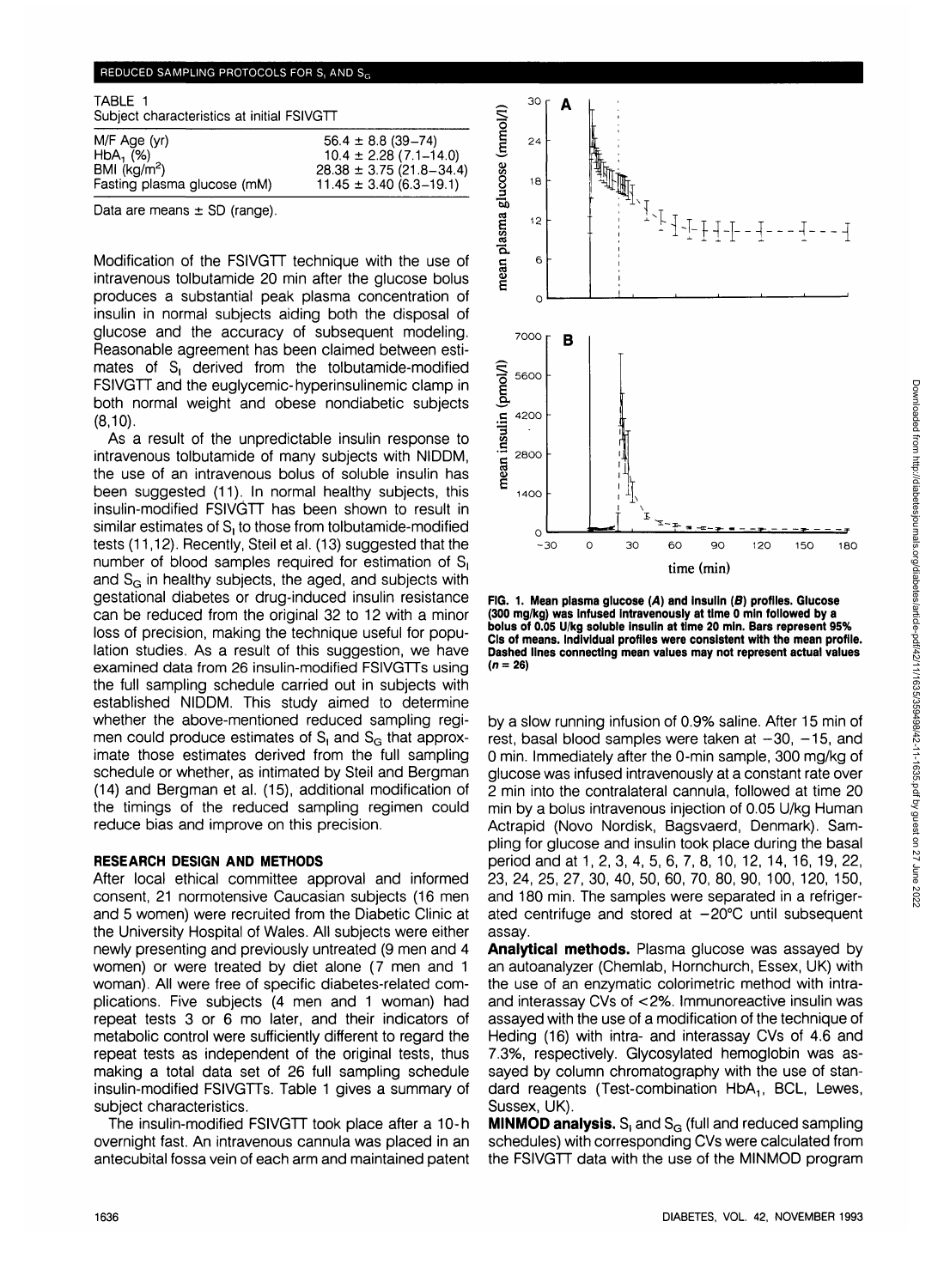



**FIG. 2. A: Distributions of S, data. The white line inside each box represents median value; the height of the box gives the IQR; lines** outside the "whiskers" denote outliers  $(n = 26)$ . **B:** Distributions of  $S_G$ **data (n = 26).**

(courtesy of R.N. Bergman) with weighting of data as recommended by Pacini and Bergman (17). Sample times used were 0,1,2,3,4,5,6,7,8,10,12,14,16,19, 22, 23, 24, 25, 27, 30, 40, 50, 60, 70, 80, 90, 100, 120, 150, and 180 min to give  $S_{(30)}$  and  $S_{G(30)}$  and, as suggested by Steil et al. (13), 0,2, 4, 8,19, 22, 30, 40, 50, 70, 90, and 180 min to give  $S_{1(12)}$  and  $S_{G(12)}$ .  $S_{1(13)}$  and  $S<sub>G(13)</sub>$  were determined after the inclusion of the 25-min time point. In all cases, the 0 value was calculated as the mean of the basal samples.

**Statistical analysis.** A study size calculation was conducted based on the following paired values:  $\alpha = 0.01$ (probability of null hypothesis rejection error),  $\beta = 0.15$ (probability of null hypothesis acceptance error), and  $\sigma$  = 20 (estimated SD of %RE) as in Steil et al. (13) and  $\Delta = 15$  (minimum %RE required to detect). On this basis, a study size of 26 was used.

%REs of  $S<sub>1</sub>$  and  $S<sub>G</sub>$  for the reduced sampling regimens versus the full sampling schedule were calculated according to  $100$ (full - reduced)/(full).

Boxplots, histograms, and quantile-quantile plots were used to assess the normality of the %RE data. Study size, skewed distributions, and the presence of outliers necessitated the use of a nonparametric statistical approach.

The reduced sampling protocols were assessed in terms of bias (the presence of systematic error), precision of estimation (the level of agreement with the full sampling protocol values), and precision of determination (the size of the CVs).

Wilcoxon's signed rank test was used to evaluate the statistical support for bias in the estimation of  $S_{1(30)}$  by  $S_{l(12)}$  and  $S_{l(13)}$  and of  $S_{G(30)}$  by  $S_{G(12)}$  and  $S_{G(13)}$ . Nonspecific alternative hypotheses were used (P values are two sided). CIs of the medians were calculated according to the nonparametric method given by Gardner and Altman (18). The IQRs of %RE data were used to gauge the precision of the reduced sampling protocol estimates. CVs calculated by **MINMOD** were used to assess



FIG. 3. Histograms of S, and S<sub>o</sub> %REs comparing the bias and accuracy of estimation of the reduced sampling protocols. Unbiased estimates **have distributions centered around 0. Accuracy can be gauged from the spread of the distribution (the smaller the better) (n = 26).**

Downloaded from http://diabetesjournals.org/diabetes/article-pdf/42/11/1635/359498/42-11-1635.pdf by guest on 27 June 2022

Downloaded from http://diabetesjournals.org/diabetes/article-pdf42/11/1635/359498/42-11-1635.pdf by guest on 27 June 2022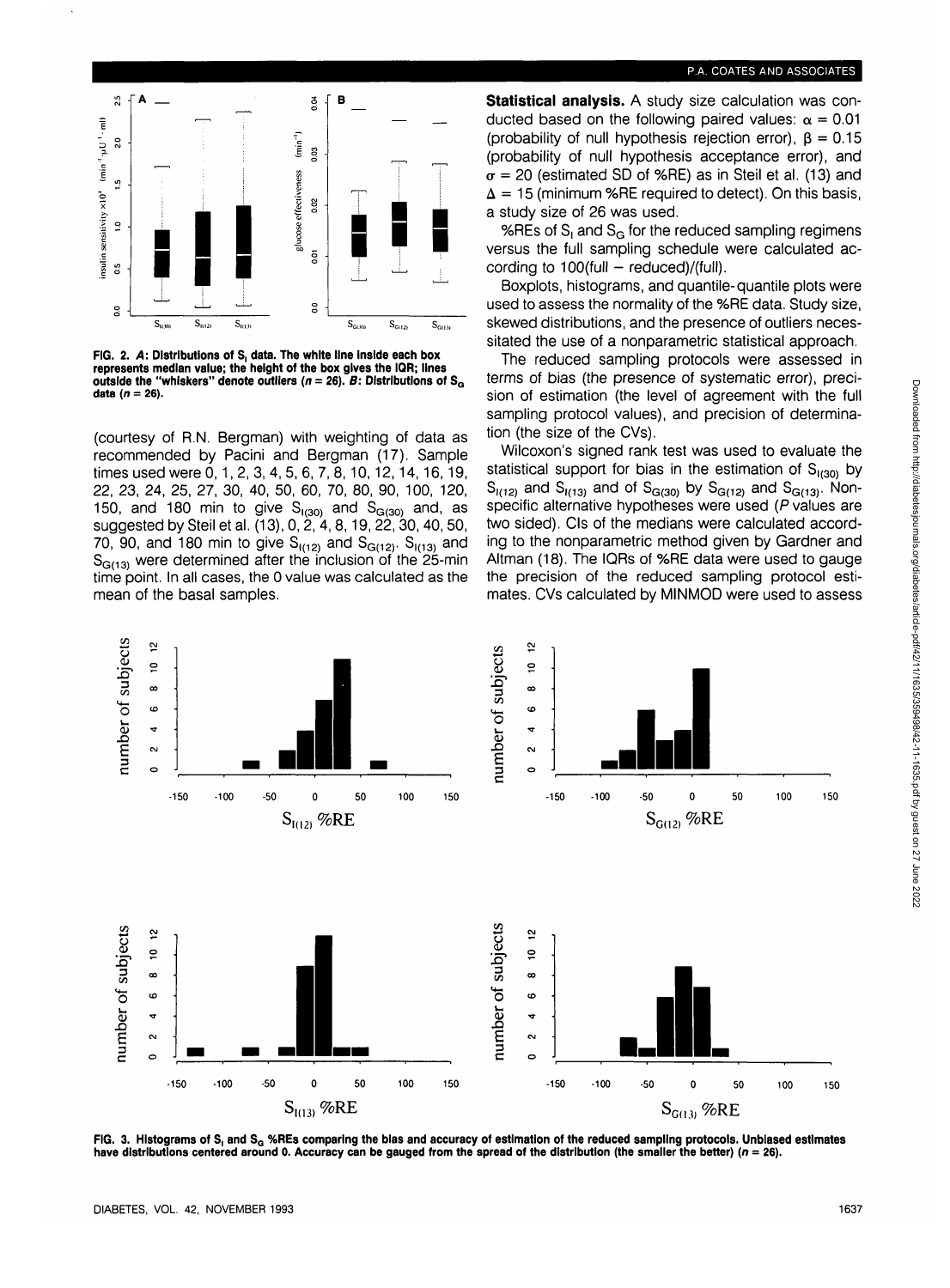|        | Full        |        | Reduced     |        |                                       |             |        |                    |
|--------|-------------|--------|-------------|--------|---------------------------------------|-------------|--------|--------------------|
|        | $S_{1(30)}$ | CV (%) | $S_{1(12)}$ | CV (%) | %RE                                   | $S_{1(13)}$ | CV (%) | %RE                |
|        | 0.96        | 17     | 1.22        | 28     | $-27$                                 | 1.25        | 27     | $-30$              |
|        | 0.4         | 54     | 0.42        | 66     | $-5$                                  | 0.44        | 51     | $-10$              |
|        | 0.17        | 55     | 0.13        | 60     | 24                                    | 0.18        | 58     | -6                 |
|        | 0.64        | 11     | 0.51        | 14     | 20                                    | 0.70        | 14     | -9                 |
|        | 0.94        | 11     | 0.87        | 18     | 7                                     | 1.04        | 17     | $\overline{11}$    |
|        | 0.77        | 16     | 0.69        | 25     | 10                                    | 0.82        | 23     | ۰6                 |
|        | 1.65        | 10     | 1.29        | 14     | 22                                    | 1.59        | 13     | 4                  |
|        | 1.35        | 10     | 1.18        | 18     | 13                                    | 1.37        | 17     | $-1$               |
|        | 0.43        | 24     | 0.32        | 52     | 26                                    | 0.39        | 47     | 9                  |
|        | 0.44        | 28     | 0.3         | 72     | 32                                    | 0.39        | 50     | 11                 |
|        | 0.67        | 15     | 0.46        | 28     | 31                                    | 0.56        | 25     | 16                 |
|        | 0.73        | 40     | 0.73        | 58     | 0                                     | 0.72        | 52     |                    |
|        | 0.16        | 117    | 0.28        | 117    | $-75$                                 | 0.36        | 97     | $-125$             |
|        | 0.12        | 20     | 0.15        | 30     | $-25$                                 | 0.21        | 29     | $-75$              |
|        | 1.72        | 10     | 1.21        | 13     | 30                                    | 1.52        | 14     | 12                 |
|        | 0.72        | 22     | 0.72        | 30     | 0                                     | 0.61        | 28     | 15                 |
|        | 0.82        | 18     | 0.69        | 28     | 16                                    | 0.7         | 24     | 15                 |
|        | 0.91        | 15     | 0.78        | 27     | 14                                    | 0.9         | 25     |                    |
|        | 0.12        | 56     | 0.04        | 236    | 67                                    | 0.06        | 243    | 50                 |
|        | 0.29        | 23     | 0.22        | 33     | 24                                    | 0.3         | 31     | $-3$               |
|        | $0.8\,$     | 28     | 0.58        | 37     | 28                                    | 0.63        | 38     | 21                 |
|        | 1.32        | 18     | 1.40        | 63     | $-6$                                  | 1.46        | 57     | 11                 |
|        | 2.47        | 10     | 2.28        | 16     | $\begin{array}{c} 8 \\ 8 \end{array}$ | 2.37        | 14     | 4                  |
|        | 1.58        | 11     | 1.46        | 16     |                                       | 1.75        | 15     | -11                |
|        | 0.49        | 22     | 0.32        | 30     | 35                                    | 0.46        | 27     | 6                  |
|        | 0.34        | 13     | 0.24        | 21     | 29                                    | 0.32        | 20     | 6                  |
| Median | 0.725       | 18.4   | 0.635       | 29.0   | 15.1                                  | 0.665       | 27.0   | $\frac{1.2}{20.7}$ |
| IQR    | 0.548       | 15.3   | 0.798       | 37.5   | 25.2                                  | 0.808       | 31.2   |                    |

S<sub>t</sub> data in min<sup>-1</sup> ·  $\mu U^{-1}$  · ml  $\times$  10<sup>4</sup>.

the precision of determination. Data analysis was conducted using S-Plus software (19).

# **RESULTS**

Figure 1 illustrates the mean glucose and insulin concentrations from the full sampling schedule of insulin-modified FSIVGTTs (95% CIs of the means are also shown). Values calculated for  $S<sub>l</sub>$  and  $S<sub>G</sub>$  are given in Tables 2 and 3, respectively, together with their corresponding CVs and %REs. Median and IQR data are also given. Boxplots showing the median (white line inside the box), IQR

(height of the box), and outliers (lines outside the "whiskers") are presented for  $S_{1(30)}$ ,  $S_{1(12)}$ , and  $S_{1(13)}$  in Fig. 2A. Figure 28 depicts the corresponding information for the  $S_G$  data.

**Bias of estimates.** Table 4 gives the statistics calculated to assess the bias introduced by the reduced sampling regimens. CIs of the medians are actually 97% intervals because of the nonparametric nature of the method of calculation. Both CIs and the test statistics imply statistical support for the rejection of the null hypothesis (true median is equal to zero) for  $S_1(12)$ . This is not the case for







**FIG. 5. A: %REs of S, estimates vs. S,^, showing ± 20% RE ranges** (*n* = 26). *B*: %REs of S<sub>G</sub> estimates vs. S<sub>G(30)</sub> showing ± 20% RE **ranges (n = 26).**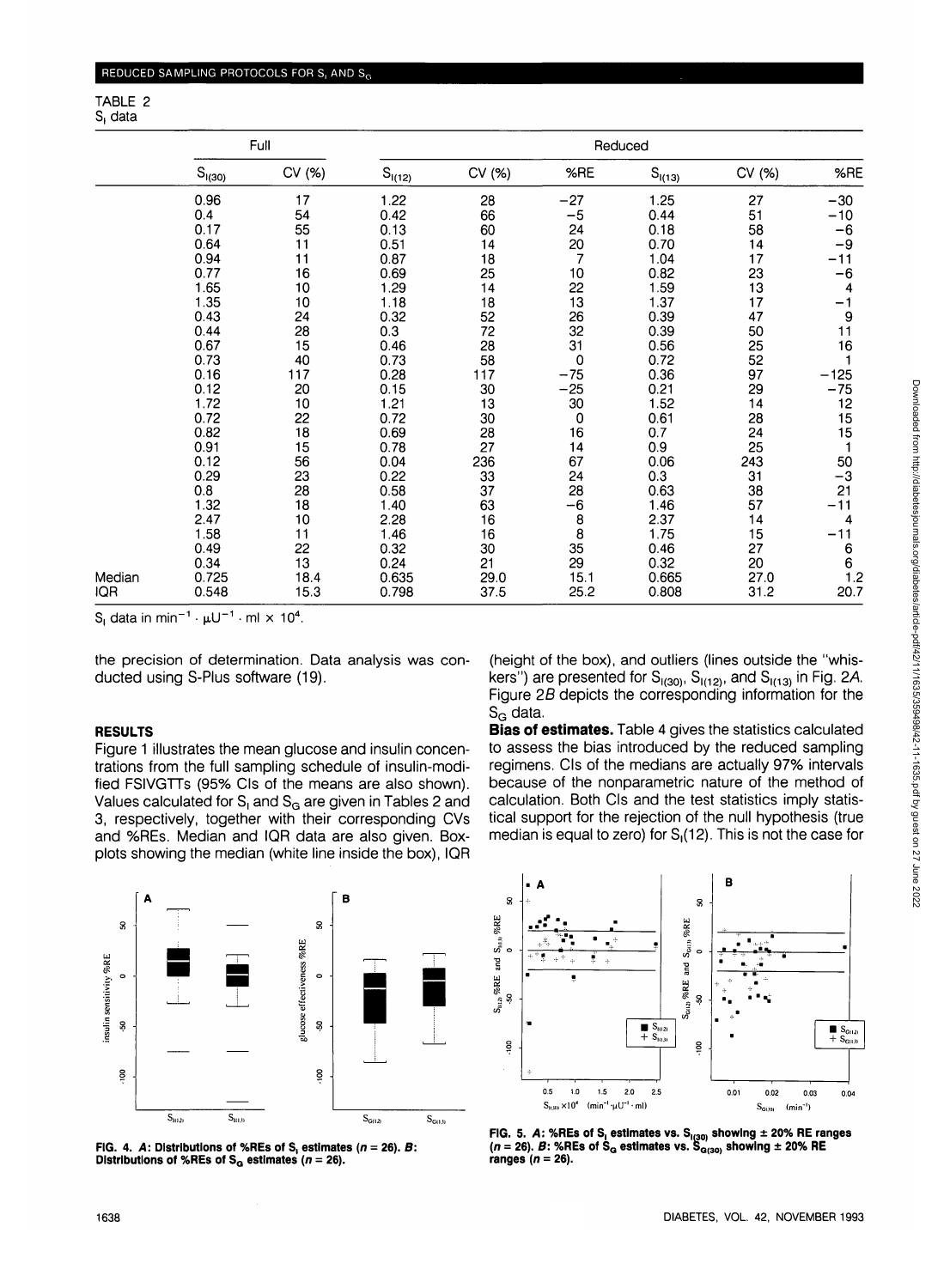TABLE 3  $S_G$  data

|        | Full                             |                | Reduced                          |               |         |                                  |                                        |        |
|--------|----------------------------------|----------------|----------------------------------|---------------|---------|----------------------------------|----------------------------------------|--------|
|        | $S_{G(30)}$ (min <sup>-1</sup> ) | CV (%)         | $S_{G(12)}$ (min <sup>-1</sup> ) | CV (%)        | %RE     | $S_{G(13)}$ (min <sup>-1</sup> ) | CV (%)                                 | %RE    |
|        | 0.01898                          | 6              | 0.01880                          | 9             |         | 0.01952                          | 8                                      | $-3$   |
|        | 0.01820                          | 6              | 0.01770                          | 10            | 3       | 0.01623                          | 10                                     | 10     |
|        | 0.01668                          | 9              | 0.01610                          | 14            | 3       | 0.01528                          | 14                                     | 8      |
|        | 0.00709                          | 15             | 0.00690                          | 24            | 3       | 0.00499                          | 33                                     | 22     |
|        | 0.00630                          | 17             | 0.00690                          | 25            | $-9$    | 0.00627                          | 26                                     | $-2$   |
|        | 0.01537                          | 7              | 0.01530                          | 11            | 0       | 0.01416                          | 12                                     | 8      |
|        | 0.00528                          | 22             | 0.00900                          | 18            | $-70$   | 0.00695                          | $\begin{array}{c} 22 \\ 8 \end{array}$ | $-33$  |
|        | 0.01519                          | 6              | 0.01860                          | 8             | $-22$   | 0.01779                          |                                        | $-18$  |
|        | 0.01564                          | 9              | 0.02060                          | 11            | $-32$   | 0.01921                          | 11                                     | $-23$  |
|        | 0.01810                          | 8              | 0.02660                          | 9             | $-47$   | 0.02311                          | 9                                      | $-28$  |
|        | 0.01270                          | 6              | 0.01560                          | 8             | $-23$   | 0.01454                          | 8                                      | -14    |
|        | 0.02285                          | 7              | 0.02369                          | 10            | $-4$    | 0.02308                          | 10                                     | -1     |
|        | 0.03874                          | 3              | 0.03650                          | 5             | 6       | 0.03599                          | 4                                      |        |
|        | 0.01369                          | 8              | 0.01200                          | 15            | 12      | 0.01215                          | 14                                     | 10     |
|        | 0.00721                          | 16             | 0.01070                          | 16            | $-48$   | 0.00995                          | 16                                     | $-40$  |
|        | 0.00992                          | 13             | 0.00980                          | 21            |         | 0.01019                          | 19                                     | $-2$   |
|        | 0.01088                          | 12             | 0.01000                          | 23            | 8       | 0.00910                          | 24                                     | 18     |
|        | 0.01404                          | 9              | 0.02060                          | $\frac{9}{7}$ | $-47$   | 0.01935                          | 9                                      | $-38$  |
|        | 0.01903                          | 6              | 0.02860                          |               | $-50$   | 0.02810                          | $\overline{7}$                         | $-45$  |
|        | 0.00878                          | 14             | 0.01330                          | 16            | $-52$   | 0.01098                          | 19                                     | $-30$  |
|        | 0.01972                          | 12             | 0.01600                          | 23            | 17      | 0.01533                          | 23                                     | 20     |
|        | 0.01080                          | 18             | 0.01750                          | 45            | $-62$   | 0.01759                          | 41                                     | $-63$  |
|        | 0.00935                          | 7              | 0.01740                          | 8             | $-86$   | 0.01560                          | 8                                      | $-67$  |
|        | 0.01690                          | 6              | 0.01900                          | 8             | $-12$   | 0.01813                          | 8                                      | $-7$   |
|        | 0.01623                          | 11             | 0.02350                          | 11            | $-45$   | 0.01818                          | 14                                     | $-13$  |
|        | 0.01214                          | $\overline{7}$ | 0.01360                          | 9             | $-12$   | 0.01248                          | 9                                      | $-3$   |
| Median | 0.01462                          | 8.6            | 0.01675                          | 11.1          | $-12.2$ | 0.01547                          | 11.3                                   | $-4.8$ |
| IQR.   | 0.00766                          | 6.4            | 0.00767                          | 9.0           | 49.2    | 0.00768                          | 10.9                                   | 36.5   |

 $S_{(13)}$ . The bias introduced by the 12-point sampling regimen was of the order of 15% ( $P = 0.0068$ ) (IQR 25%), whereas the corresponding value for  $S_{1(13)}$  was 1%  $(P=0.88)$  (IQR 21%). Results for S<sub>G</sub> were equivocal. Wilcoxon's signed rank test strongly supported the rejection of the null hypothesis for  $S_{G(12)}$  ( $P = 0.0048$ ); however, the Cl includes 0. This is unusual but not impossible and may be caused by a combination of the effects of a possible bimodality in the  $S<sub>G(12)</sub>$  %RE data (Fig. 3) and the nonparametric method of calculating the CIs. The median %RE was  $-12%$  (IQR 49%) for  $S<sub>G(12)</sub>$ . Wilcoxon's signed rank test supported the rejection of the null hypothesis for  $S<sub>G(13)</sub>$  at the 5% level but not at the 1% level ( $P = 0.035$ ). The median %RE for S<sub>G(13)</sub> was -5% (IQR 37%). The histograms of Fig. 3 illustrate the shift away from 0 %RE produced by the 12 time- point regimen compared with the 13 time-point regimen.

**Precision of estimation.** Figure 3 also highlights the improved precision of the 13 time-point regimen values, increased numbers of %REs near 0 indicating closer agreement. Figures  $4A$  and  $B$  show boxplots of  $S_1$  %REs and S<sub>G</sub> %REs, respectively (S<sub>t(13)</sub> IQR 21% vs. S<sub>t(12)</sub> IQR 25%) (S<sub>G(13)</sub> IQR 37% vs. S<sub>G(12)</sub> IQR 49%). These, together with Figs. 5A and  $B$  (%REs vs. full sampling schedule estimates), demonstrate the reduction in both the size and spread of %REs obtained by introducing the 25-min time-point data. In Fig. 5, note that the outlying %RE values occur only for the lowest values of S<sub>1</sub>.

**Precision of determination.** CVs of the minimal model estimates were of the order of 18 (IQR 15%), 29 (IQR 38%), and 27% (IQR 31%) for  $S_{1(30)}$ ,  $S_{1(12)}$ , and  $S_{1(13)}$  and of 9 (IQR 6%), 11 (IQR 9%), and 11% (IQR 11%) for  $S<sub>G(30)</sub>, S<sub>G(12)</sub>, and S<sub>G(13)</sub>, respectively. Median increases$ in CV for  $S_{1(12)}$  and  $S_{1(13)}$  compared with  $S_{1(30)}$  were 9 and

TABLE 4 Assessment of bias estimates

|                                                          | Median %RE | 95% CI of median* | $Z$ statistic $\tau$ | <i>P</i> value |  |
|----------------------------------------------------------|------------|-------------------|----------------------|----------------|--|
|                                                          | 15.1       | 7.4.25.6          | 2.706                | 0.0068         |  |
|                                                          | 1.2        | $-9.4.9.3$        | 0.1524               | 0.8789         |  |
|                                                          | $-12.2$    | $-46.7.12$        | $-2.819$             | 0.0048         |  |
| $S_{1(12)}$<br>$S_{1(13)}$<br>$S_{G(12)}$<br>$S_{G(13)}$ | $-4.8$     | $-27.8.6.8$       | $-2.108$             | 0.0350         |  |

Null hypothesis: true mean %RE is equal to zero.<br>\*Actually 97% CIs as a result of the nonparametric method of calculation.

tNormal statistic with tie correction for Wilcoxon's signed rank test.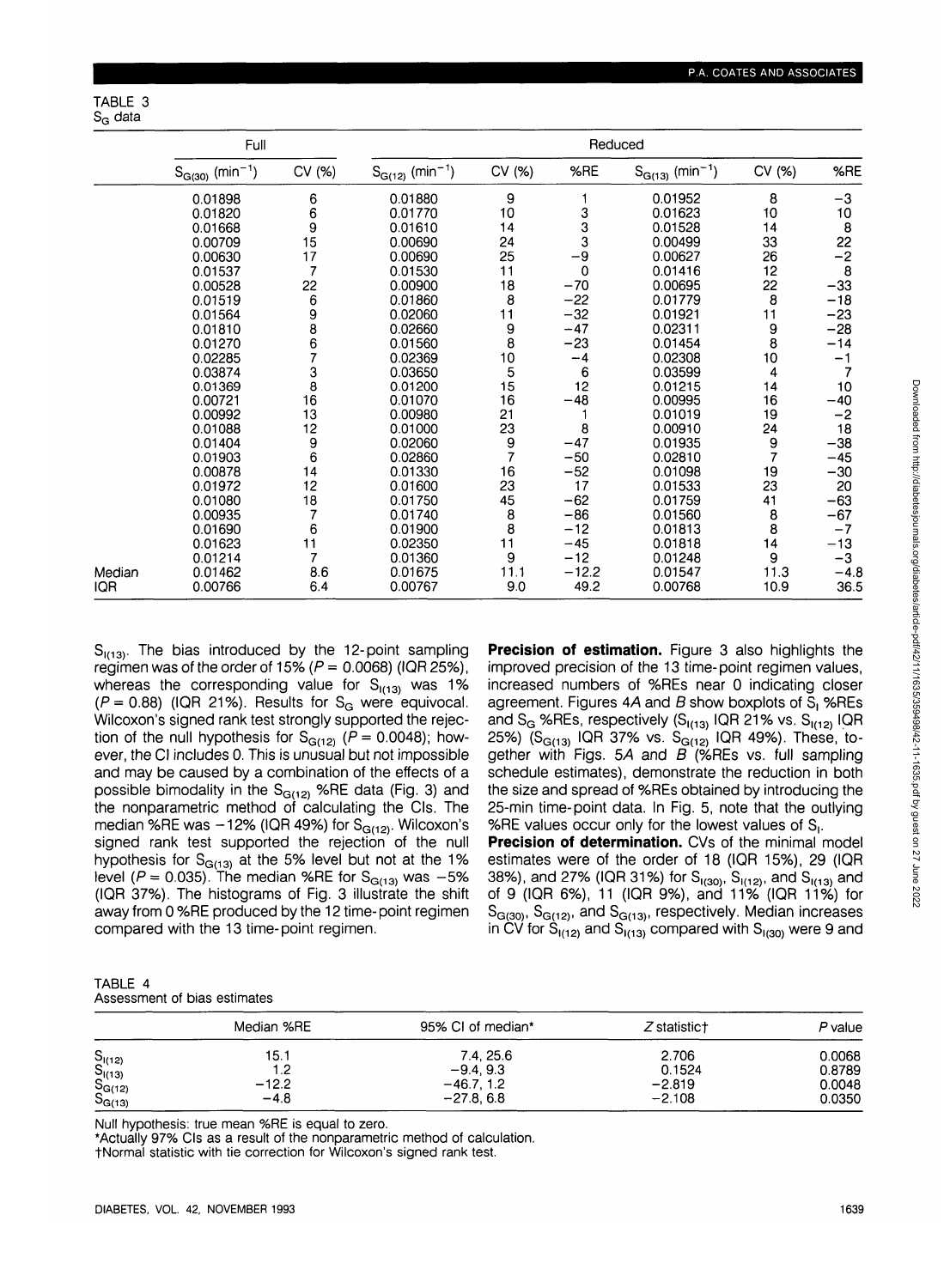7%, respectively. Median increases in CV for  $S<sub>G(12)</sub>$  and  $S<sub>G(13)</sub>$  compared with  $S<sub>G(30)</sub>$  were both 2%.

# **DISCUSSION**

A variety of methods exists for the estimation of S, from plasma concentrations of glucose and insulin that include the euglycemic-hyperinsulinemic clamp (7), the FSIVGTT (1), HOMA (20), CIGMA (21), and the SITT (22). The choice of method to be used is based on the type of study and practical and logistical considerations. However, the relative ease of carrying out the FSIVGTT, HOMA, CIGMA, and SITT techniques compared with the euglycemic clamp remains attractive to investigators.

The advantages of the full sampling schedule FSIVGTT include the comparative simplicity of the technique and its ability to provide estimates of both  $S<sub>1</sub>$  and  $S<sub>G</sub>$ , but in its original form, the full sampling schedule requires a large number of blood samples. Based on the study of a small number of normal subjects  $(n = 10)$ , Steil et al. (13) attempted to demonstrate that a reduced sampling regimen in a tolbutamide-modified IVGTT could adequately estimate S<sub>I</sub> and S<sub>G</sub> in a wider group ( $n = 87$ , with a total of 118 tolbutamide-modified FSIVGTTs), including healthy subjects, the aged, and subjects with gestational diabetes or drug-induced insulin resistance, and as such would be suitable for use in certain population studies. Our study addresses the specific questions about the introduction of bias and the precision of estimation and determination of  $S_1$  and  $S_G$  from two reduced sampling regimens used during an insulin-modified IVGTT in NIDDM subjects treated with diet only. In method-comparison studies, these questions cannot be adequately answered by use of correlation and regression analyses (18,23).

In this study, statistically significant and clinically important bias was introduced by the use of reduced sampling regimens in the case of  $S_{1(12)}$  but not  $S_{1(13)}$ . Results for  $S<sub>G(12)</sub>$  and  $S<sub>G(13)</sub>$  were statistically equivocal, but the introduction of bias cannot be discounted. Introduction of the 25-min time-point data resulted in improvement in the accuracy and precision of estimation of the  $S_{(13)}$  values. The precision of estimation of the  $S_{(12)}$ ,  $S_{\text{G(12)}}^{(1,2)}$ , and  $S_{\text{G(13)}}$  values was substantially decreased. This time point was introduced empirically because of concerns over the reconstruction of the insulin profile in the critical period after the insulin bolus at 20 min. The precision of determination of S<sub>1</sub> was markedly reduced for both  $S_{1(12)}$  and  $S_{1(13)}$ , but this was not the case for  $S<sub>G(12)</sub>$  and  $S<sub>G(13)</sub>$ . The CVs reported here appear larger than those reported originally by Bergman (1) and recently by Steil et al. (13), but this may be a result of the low S<sub>1</sub> values estimated in these NIDDM subjects. When taken in combination, these effects may accumulate to such an extent that the resulting values are of little use even for large population studies. Power calculations to determine the actual size of such studies have yet to be made.

In a wider context, since the introduction of minimal modeling of the FSIVGTT, the methodologies used by investigators have varied considerably. Unmodified

FSIVGTTs have been used to investigate subjects in whom the insulin response is adequate for modeling (5,6,24,25). Even within these studies, however, the sampling regimens have varied from 10 (6) to 19 time points (24). Additionally, a recent study in individuals at risk of NIDDM in whom the insulin response cannot be presumed to be unimpaired used an unmodified IVGTT with a sampling regimen of 13 time points (26). A modification of the FSIVGTT has been introduced to augment the insulin response in normal subjects using a single intravenous dose of tolbutamide (300 mg) regardless of subject size (3) or varying the dose according to BSA (8,13). An insulin-modified FSIVGTT protocol in subjects with NIDDM has used insulin either as an intravenous bolus (12) or an infusion over 5 min (27). The MINMOD program also exists in several versions with possible additional modifications having been made by the individual investigators without adequate documentation. Minimal modeling analysis of the unmodified and modified FSIVGTT remains a useful and flexible technique for the investigation of  $S<sub>1</sub>$ , but it clearly needs standardization with guidelines for the appropriateness of protocol modifications depending on the questions to be answered by the investigation and the subjects to be investigated.

In NIDDM, we conclude that the 12 time-point protocol for the IVGTT in conjunction with MINMOD analysis should be restricted to large population studies. A 13 time-point protocol as described here is clearly more acceptable for the estimation of S, in large population studies of NIDDM but still cannot be recommended for the assessment of  $S<sub>G</sub>$ , a fact appreciated and commented on by Steil et al. (13). Therefore, for clinical research in subjects with NIDDM, we regard the retention of the full sampling protocol to be prudent.

# **ACKNOWLEDGMENTS**

We are grateful to Sister Hilary Smith and nurse Miriam Khan for conducting the FSIVGTTs, Peter Ashley for the assays, and Katherine Srodzinski for data preparation.

- REFERENCES<br>1. Bergman RN, Ider YZ, Bowden CR, Cobelli C: Quantitative estima-1. Bergman RN, Indeed CR, Cobelling CR, Coben C. Coben C. Coben M, Bergman RN, Pacini G, Porte Jr D: Pathogenesis of age
	- related glucose intolerance in man: insulin resistance and decreased B-cell function. J Clin Endocrinol Metab 60:13-20, 1985<br>Allemann Y, Horber FF, Colombo M, Ferrari P, Shaw S, Jaeger P,
- 3. Allemann Y, Horber FF, Colombo M, Ferrari P, Shaw S, Jaeger P, Weidmann P: Insulin sensitivity and body fat distribution in normo- tensive offspring of hypertensive parents. Lancet 341:327-31,1993
- 4. Bergman RN, Phillips LS, Cobelli C: Physiologic evaluation of factors controlling glucose tolerance in man: measurement of insulin sen sitivity and B-cell glucose sensitivity from the response to intrave-<br>nous glucose. *J Clin Invest* 68:1456–67, 1981
- 5. Godsland IF, Shennan NM, Wynn V: Insulin action and dynamics modeled in patients taking the anabolic steroid methandienone
- (Dianabol). Clin Sci 71:665-73, 1986<br>Godsland IF, Walton C, Felton C, Proudler A, Patel A, Wynn V: 6. Godsland IF, Walton C, Felton C, Proudjer A, Patel A, Wynn V: Insulin resistance, secretion, and metabolism in users of oral con traceptives. J Clin Endocrinol Metab 74:64-70, 1991<br>DeFronzo RA, Tobin JD, Andres R: Glucose clamp technique: a
- 7. DeFronzo RA, Tobin JD, Andres R: Glucose clamp technique: a method for quantifying insulin secretion and resistance. Am J<br>Physiol 237:E214-23, 1979
- 8. Bergman RN, Prager R, Vølund A, Olefsky JM: Equivalence of the insulin sensitivity index in man derived by the minimal model method and the euglycemic glucose clamp. J Clin Invest 79:790-800, 1987
- 9. Defronzo RA, Bonadonna RC, Ferrannini E: Pathogenesis of